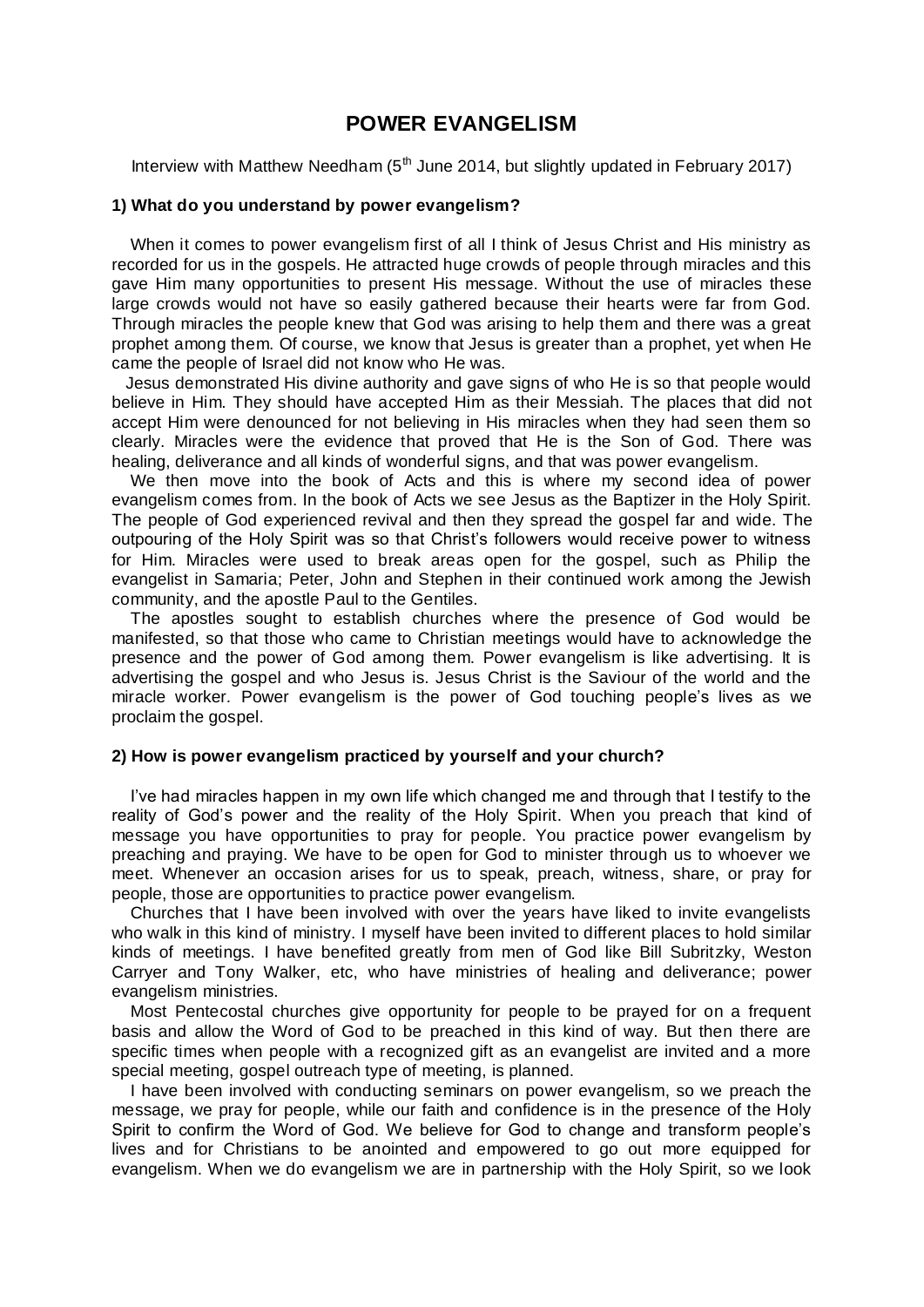to Him to speak through us, to minister through us and touch people's lives in various ways to bring people to salvation and to strengthen believers in their faith.

 I frequently used to join with an evangelism team that goes to Queen Street and would invite people to come with us back to church to watch a gospel film that evening. I remember an occasion back in 2014 when a young man came with us. As we got nearer to the church he began to tell me that something was telling him not to go into the church. I said to him that it is just a lie of the devil. By the time we arrived at the church he was quite agitated. When we got out of the van I asked him if he would mind if we prayed for him because he really needed it.

 Along with another evangelist we prayed for him. He was weeping and he hugged us at the end. He was able to go into the church and listen to the clear message of the gospel. Yet, because he was unwilling to fully surrender his heart to God, it was as if the demons were compelling him to run away and he was being driven to run away. We had to follow after him to bring him back. If you don't know anything about power evangelism you won't know what to make of that kind of situation because in power evangelism you are often confronting the kingdom of darkness. The devil's influence was exposed by the presence of the Holy Spirit.

 For that young man to be fully delivered he needed to submit to God and resist the lies of the devil that were going on in his mind. We can do our part, but a person still has to respond to the gospel by their own will. Sometimes it seems as if the devil has got people so bound up that they can't respond, but they have to be willing to be delivered and let go of their sins. That particular young man was holding onto false excuses for smoking marijuana. He knew that God was calling him, but the devil had a foothold in his life and it was as if he didn't want to let the demons go.

 Evangelism is a spiritual battle, so we need to believe in God's power and authority all the time. When God is moving in power to reach the lost a lot of deliverance often needs to take place as we rebuke the demonic powers and command them to go in Jesus' name.

## **3) What weakness have you experienced with the power evangelism approach?**

 One problem I have seen is that some preachers try to force things to happen and it becomes like putting on a show. It is as if they are trying to make miracles happen in the flesh instead of seeking God and allowing Him to do it. They are trying to make something look as if it is happening when it isn't and they are exaggerating the work.

 At one meeting there was an overseas guest speaker and he literally thumped me and hit me on the chest when he prayed for me. He was praying for people down the line and people were falling backwards, but when he prayed for me I didn't fall back so he thumped me in the hope that I would fall, but even then I didn't. It was a hard whack that he gave me. When I didn't fall he then fell on the ground. Then he eventually climbed up on me.

 The whole congregation was watching this and there I was at the front with this staggering preacher supporting himself on me. To me it was all fake. Afterwards I spoke to the preacher's wife, who was selling his books at the back of the meeting. I asked her, "Why did he do that?" She said, "Oh, because the power was too great; the power was too great." I was thinking that he wasn't doing that because of God's power; he was putting on a show. The preacher was acting and pretending to fall and then climb up off the floor onto me; clinging to me in a funny way as everyone was watching.

 At times meetings can get out of hand and bring confusion to people. That is why the apostle Paul gave specific instructions in regard to the use of the spiritual gifts in a church service. Sometimes it can be hard to know what spirit is operating. Is it the person's own spirit, a demonic spirit, or is it the Holy Spirit? There has to be a certain amount of maturity and wisdom in church leadership not to quench the Holy Spirit on one hand but on the other not to give in to fanaticism and emotional hype.

 When God moves in His true power that can produce strong emotions, but you still have to be careful and maintain a right balance of discernment. We don't want to hold God's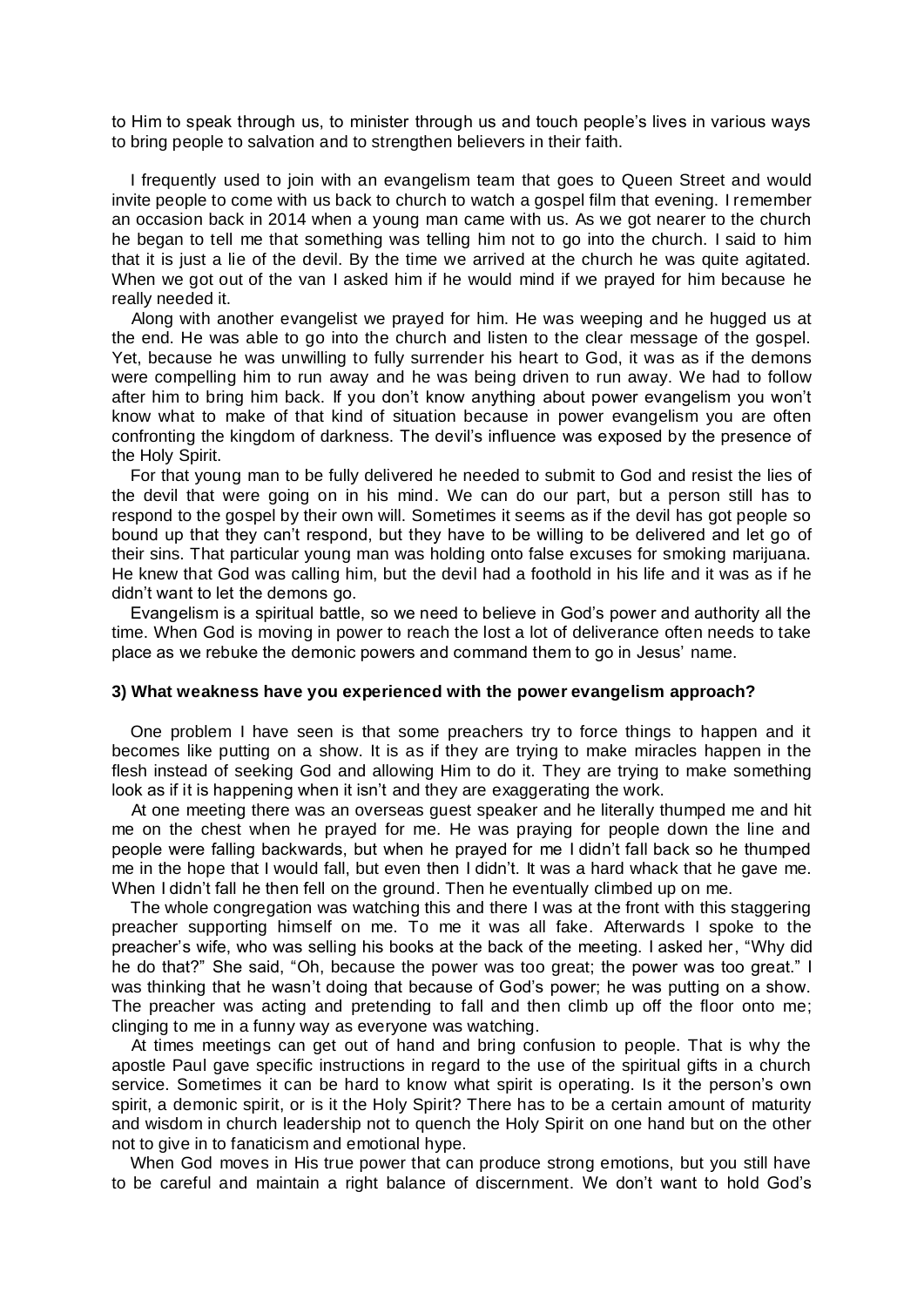power back nor give in to fake or false performances either. I have seen many things that I would question if it is truly of the Spirit of God or if the person needs deliverance from demons even though they think they are giving themselves to the Holy Spirit. Sometimes we have to wait and see what is really going on, but not everything that happens is of God or being handled in the right way.

 One situation I faced when working in Africa was that the people I was with there were extremely hungry to see and produce miracles. That really helped me and motivated me a lot to continue focusing on doing healing meetings and to really believe and expect miracles. Good things were happening and prayers were being answered in marvellous ways. But later on I found out that a number of the main leaders I was working with were actually thieves. They used all kinds of lies and deception to cover their greed.

 This was very off-putting to discover and it brought the ministry at that time and place to an end. I could no longer work with them and I left that area. It defeated something good that was happening. I then focused on preaching repentance messages more clearly because what is the point of wanting miracles if people aren't actually being transformed and repenting of their sin?

 One thing I liked about the ministry of Bill Subritzky (1925-2015) is that he was very good at moving in healing and deliverance for the purpose of opening up people's hearts to listen to the Word of God, to have a clear understanding of what sin is, and why they have to repent. His ministry stands as an example of how power evangelism can be done well to lead people into the kingdom of God.

#### **4) What fruit have you seen with your power evangelism approach?**

 I've had many occasions where people have been powerfully touched by the presence of the Lord. There have been times when I have met people who did not believe in God, but after praying for them they have believed. That is because God Himself touched them and that is the kind of fruit we are looking for; people acknowledging that God is real, God is true. You can't deny the reality of God when He does a miracle in your life.

 Miracles are for the purpose of opening people's heart to hear the gospel, so that unbelievers repent and are saved. The apostle Paul said that the kingdom of God is not a matter of talk but of power, so that our faith will rest on God's power and not on human wisdom. The Christian faith is based upon the miracle power of God. Jesus Christ has risen from the dead and we are going into all the world to proclaim that miracle! The fruit of salvation comes through believing in Him and proclaiming this message with power so that others will believe.

 One of my aims is to do large scale gospel crusades, something like what evangelist Reinhard Bonnke has done. It takes a lot of work to build a ministry with that kind of nation shaking influence. I'm still in the early stages of developing the ministry, but the aim is there to reach the multitudes and to shake nations.

 In Africa and Asia you are going to have people wanting prayer all the time because in those places people are spiritually inclined and in need, whether saved or not. The best fruit comes through opportunities to demonstrate the presence of God and lead people to salvation. It is always a blessing when someone is healed or delivered or baptised in the Holy Spirit. It is always wonderful when someone comes into a deeper relationship with the Lord, but what I am looking for most is eventually seeing people in Heaven. Therefore we have to use power evangelism to make disciples.

 You don't reap the harvest without sowing the seed. It is on the Day of Judgment that we will see the real fruit of our labours. As we are faithful in doing what Jesus has called us to do and as we remain in Him we are producing fruit all the time. Some of the gospel crusades I've been involved in were used to plant churches. The hope is that these churches will continue being built up and remain strong until the coming of the Lord.

### **5) What makes it effective in different regions?**